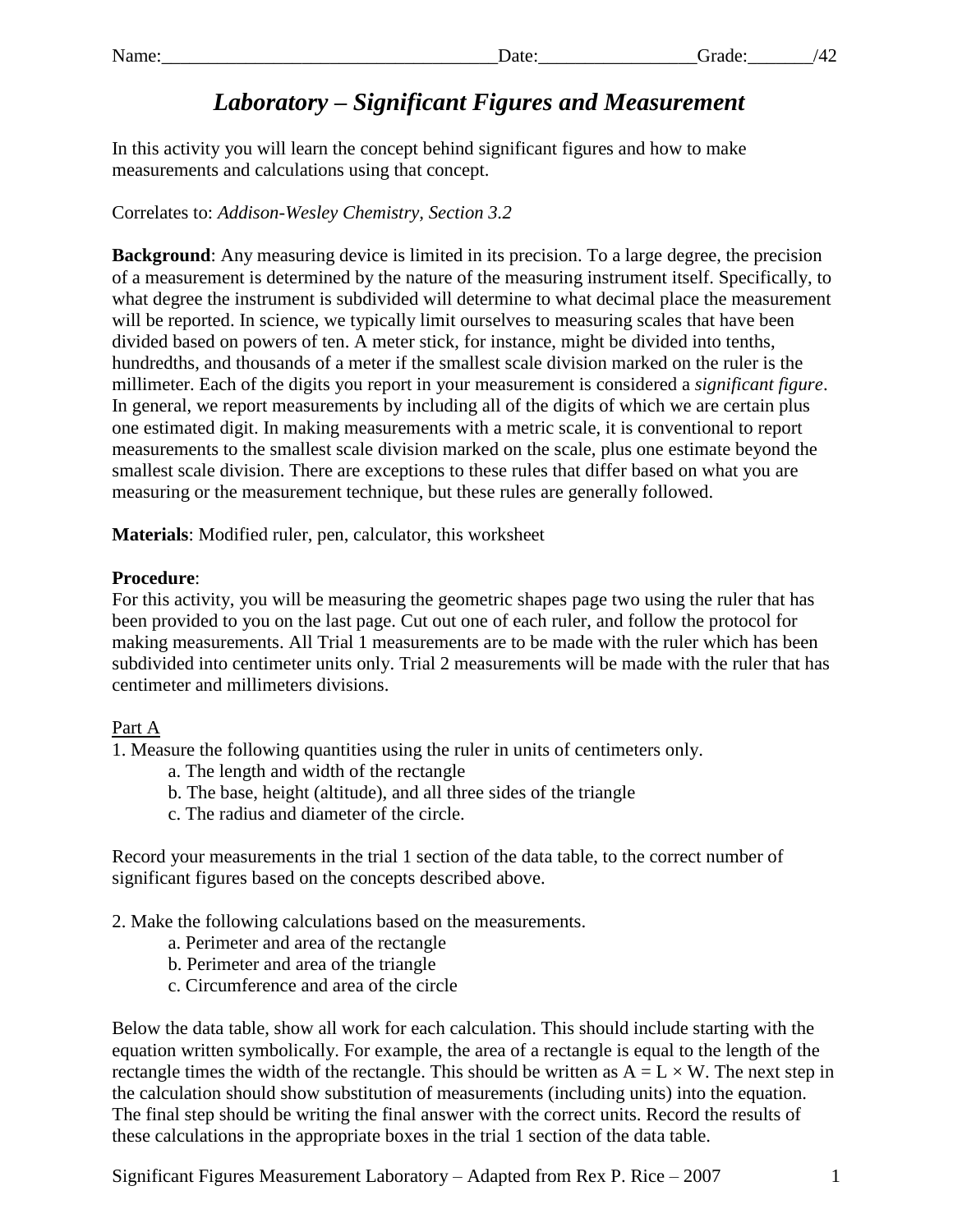## Part B

Repeat the procedure above for sections 1 and 2, but use the side of the ruler which has been divided into millimeters. Report all values in units of centimeters, as accurately as your ruler will permit. Remember to estimate the last digit.



| Rectangle |         |         | Triangle  |         |         | Circle        |         |         |
|-----------|---------|---------|-----------|---------|---------|---------------|---------|---------|
|           | Trial 1 | Trial 2 |           | Trial 1 | Trial 2 |               | Trial 1 | Trial 2 |
| length    |         |         | base      |         |         | radius        |         |         |
| width     |         |         | height    |         |         | diameter      |         |         |
|           |         |         | side a    |         |         |               |         |         |
|           |         |         | side b    |         |         |               |         |         |
|           |         |         | side c    |         |         |               |         |         |
| perimeter |         |         | perimeter |         |         | circumference |         |         |
| area      |         |         | area      |         |         | area          |         |         |

Areas highlighted above are worth 2 points each, 24 points total.

Significant Figures Measurement Laboratory – Adapted from Rex P. Rice – 2007 2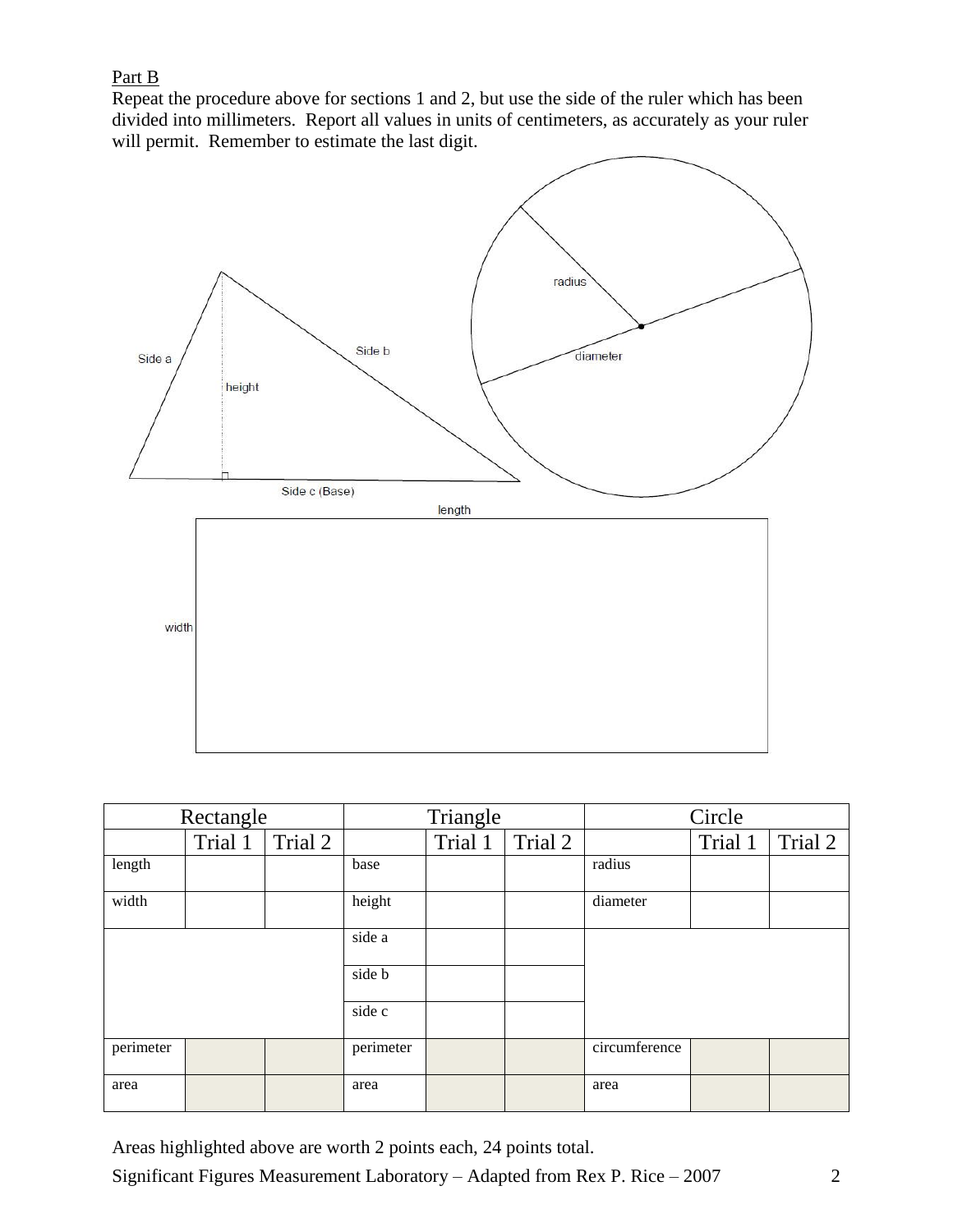**Questions** (3 points each, 18 points total)

1. To what precision (decimal place) did you report each of the measurements made in Trial 1?

Explain why.

2. Was the number of significant figures in each of your measurements in Trial 1 constant?

Explain.

3. Explain how you determined how many significant figures to include in the result of each of the calculations done for Trial 1.

4. To what precision (decimal place) did you report each of the measurements made in Trial 2? Explain why.

5. Was the number of significant figures in each of your measurements in Trial 2 constant?

Explain.

6. Explain how you determined how many significant figures to include in the result of each of the calculations done for Trial 2.